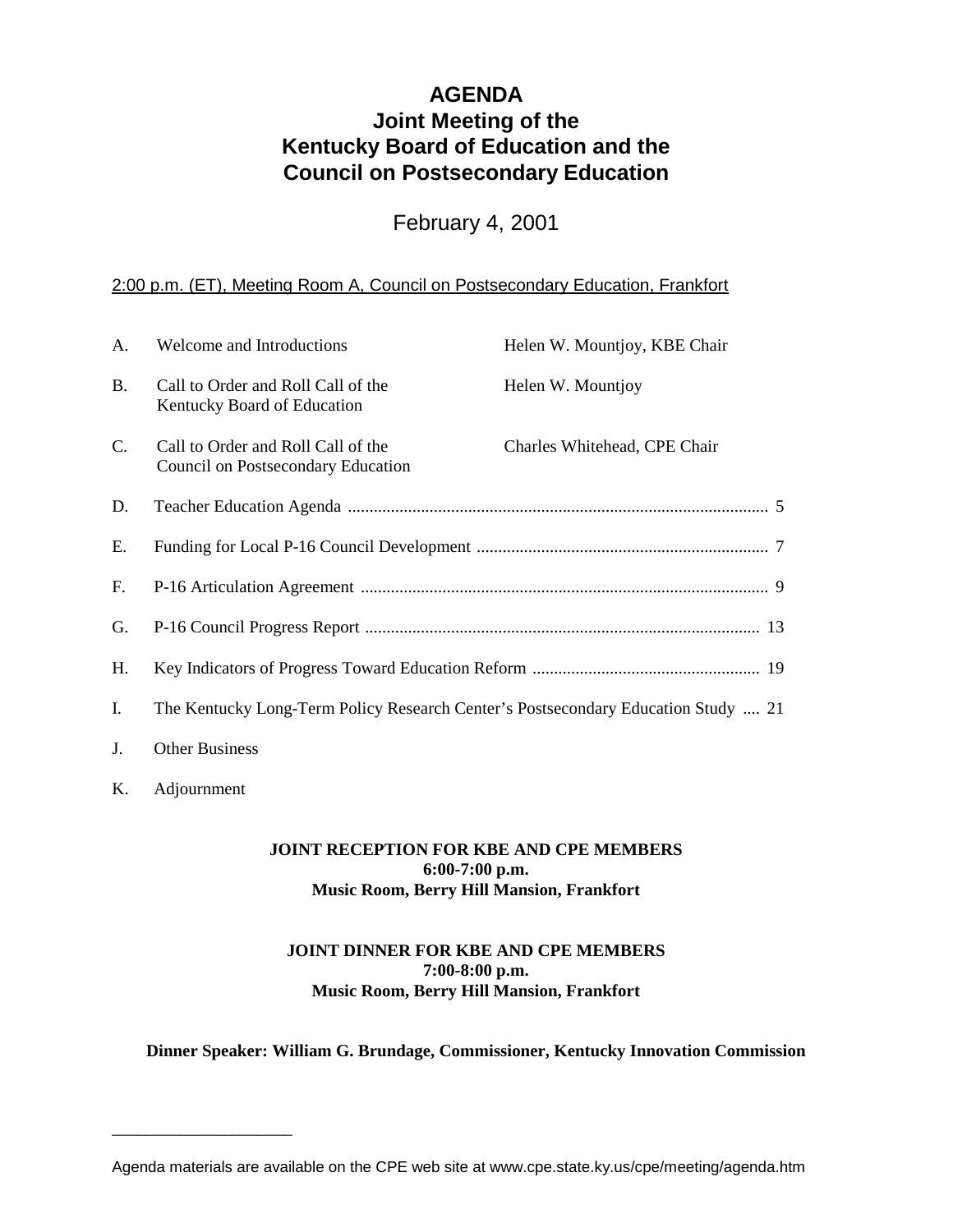# **TEACHER EDUCATION AGENDA February 4, 2001**

The Council of Chief Academic Officers of Kentucky's public postsecondary institutions recognize the crucial role their institutions play in improving the quality of teaching in P-12 schools. They have worked together with their education and arts and sciences deans, Education Professional Standards Board representatives, and the Kentucky Department of Education to create an agenda for improving teacher education (to be mailed separately prior to the meeting). The agenda will

- Make teacher education and professional development a top priority for all of Kentucky's public colleges and universities.
- Ensure involvement of the entire college or university community in teacher preparation.
- Recruit more high-quality students into teaching.
- Improve the quality of teacher-education and professional-development programs.
- Focus on improving learning for P-12 students by aligning teacher education with P-12 standards-based education.
- Increase retention of teachers in the profession.

The chief academic officers have adopted the goals, strategies, and performance indicators for the teacher education agenda. In implementing the agenda, the council and the public institutions will involve Kentucky's independent colleges. A joint meeting is scheduled with the chief academic officers of the independent institutions in March.

The chief academic officers will provide annual reports to the board and the council, documenting progress in achieving the goals outlined in the agenda.

Representatives of the Council of Chief Academic Officers will be present to discuss the agenda.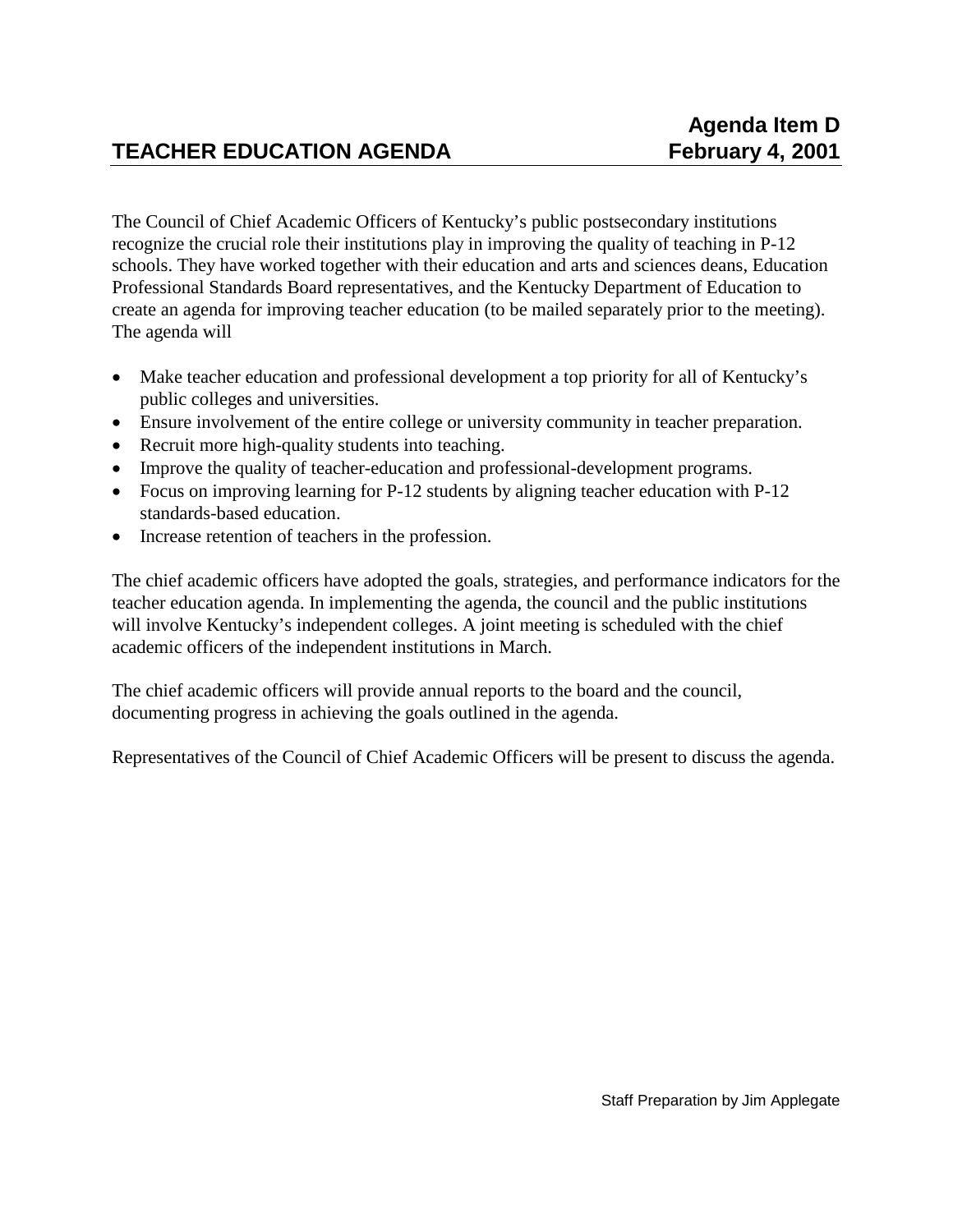The P-16 Council has recommended the creation of local P-16 councils throughout Kentucky and has asked that the Council on Postsecondary Education approve use of \$100,000 from its Technology Trust Fund for grants in the 2000-02 biennium to form new local P-16 councils and to support the work of existing local councils and alliances.

During its first year, the state P-16 Council began a broad agenda to improve education from prekindergarten through the baccalaureate. It supported efforts to improve teacher preparation and professional development, align P-12 and postsecondary curriculum and competency standards, and increase the college-going rate of Kentuckians. While the state P-16 Council continues to address policy issues at the systemwide level across state agencies, important work must be done at the local level—in classrooms, schools, and the workplace. Local P-16 councils can bring together leadership among educators and local civic and business communities to raise the level of student achievement throughout the commonwealth.

The state P-16 Council approved guidelines seeking proposals from communities or regions. Guidelines encourage the involvement of leaders from education institutions (postsecondary and P-12), civic, labor, and business groups on local councils. Existing partnerships and councils may request funds for projects that support their current work. Each community or region is asked to focus proposals on local issues that improve the quality of education and the success of students in pursuing postsecondary opportunities in their area. Grants cannot exceed \$10,000. Proposals must demonstrate how the grants will be used to secure continuing commitments from local leaders that will sustain P-16 work in the community.

The Council on Postsecondary Education will consider the P-16 Council recommendation at its February 5 meeting.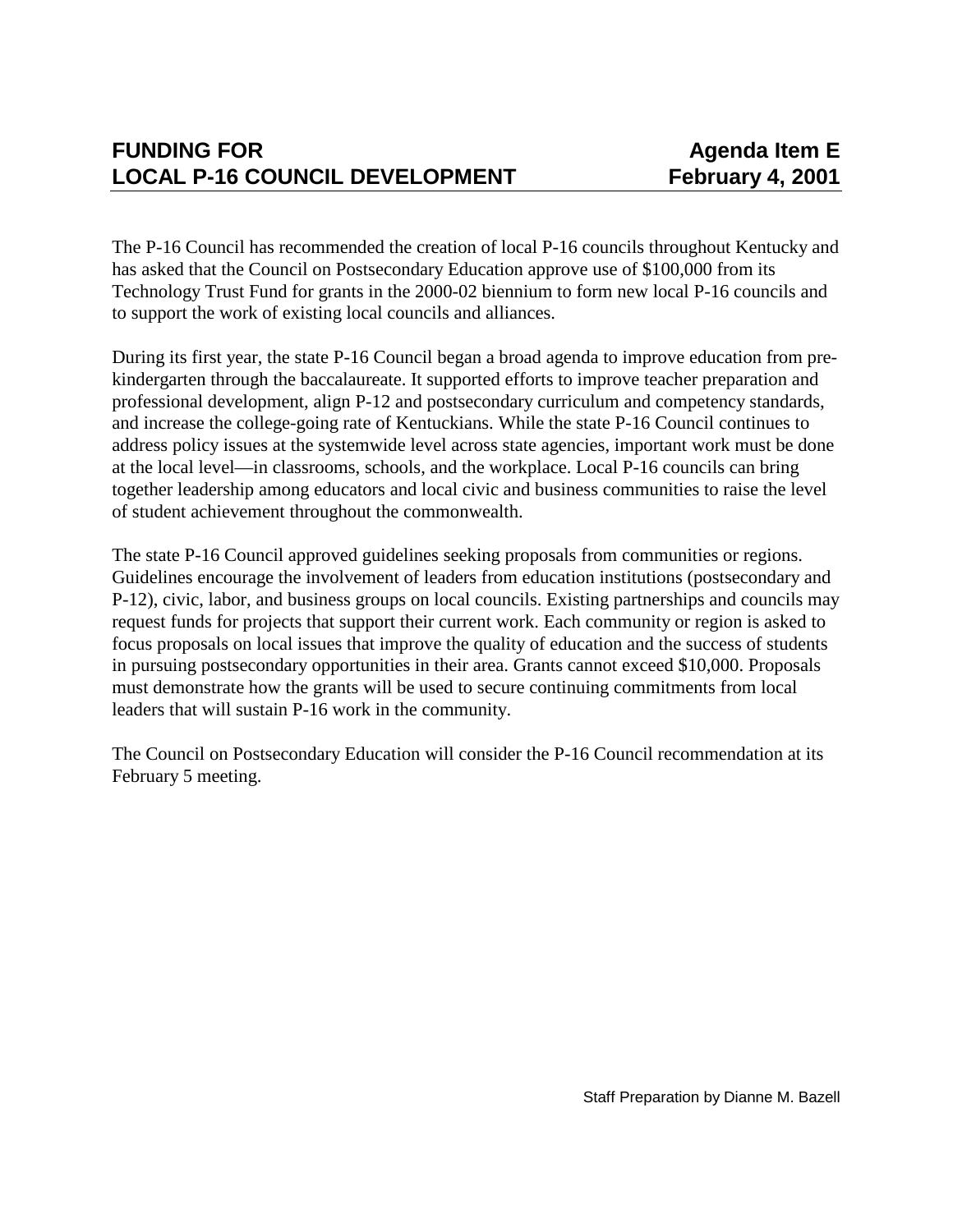# **P-16 ARTICULATION AGREEMENT** February 4, 2001

Articulation agreements between secondary and postsecondary institutions and between two- and four-year institutions help students make smoother transitions from one education level to the next and from school to the workplace. The attached statement establishes a framework for future articulation agreements between schools and postsecondary institutions. The chief academic officers of the public postsecondary institutions have reviewed the statement and offered suggestions.

This articulation agreement was endorsed by the P-16 Council, has been approved by the Kentucky Board of Education, and will be considered by the Council on Postsecondary Education at its February 5 meeting.

Staff Preparation by Dianne M. Bazell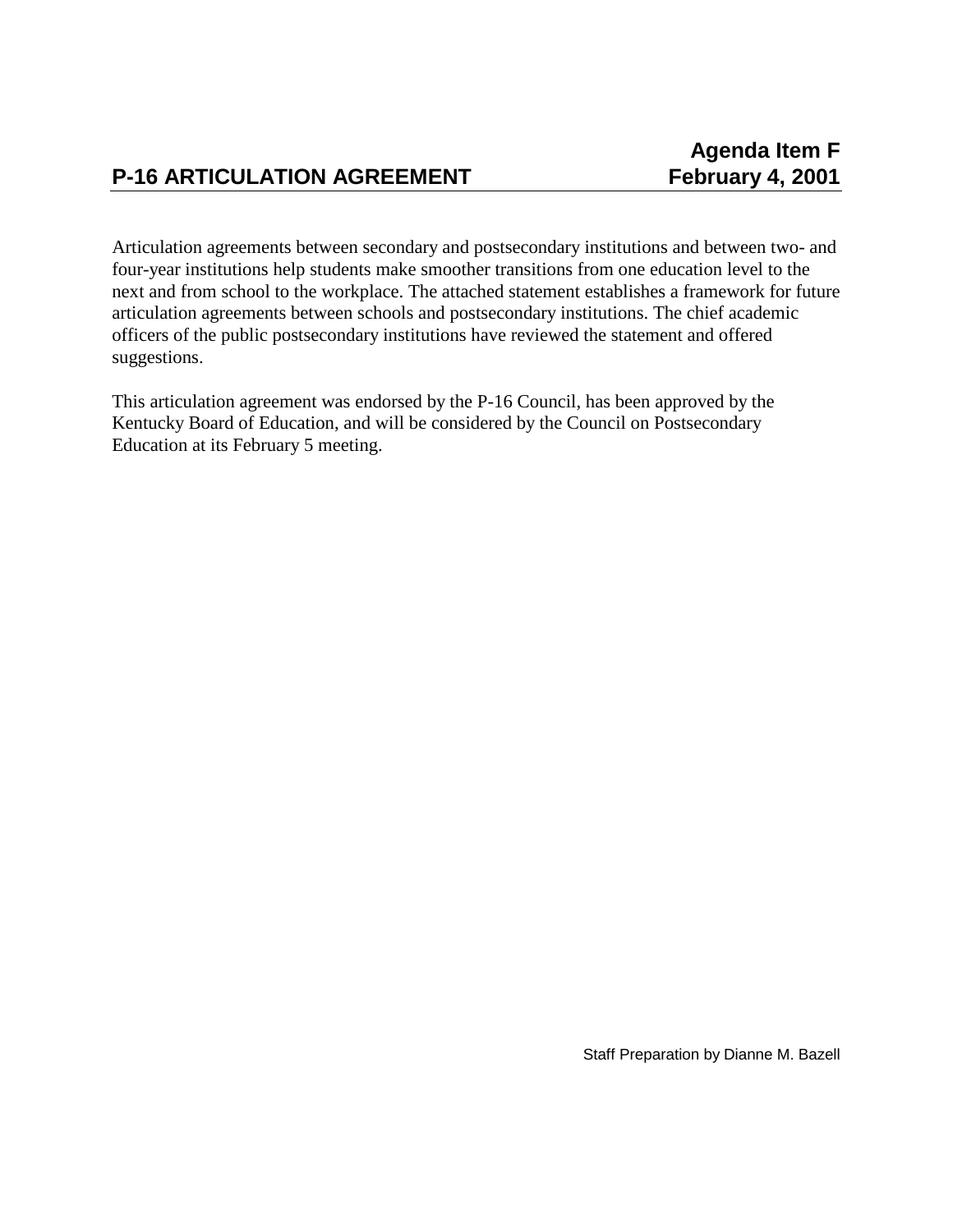During its first year, the State P-16 Council implemented a three-part agenda. It supported efforts to improve teacher preparation and development, align P-12 and postsecondary curriculum and standards (especially for math and literacy), and increase the college-going rate of Kentuckians. Many of the efforts of the P-16 Council were reported to the Council on Postsecondary Education at its November meeting and are included in the following document. P-16 Council efforts are reported to the Kentucky Board of Education at each of its meetings. In addition, the Kentucky Board of Education and the Council on Postsecondary Education took a number of other actions to advance the P-16 agenda in Kentucky. They are highlighted here.

### **Kentucky Board of Education**

This past year, the Kentucky Board of Education and the Kentucky Department of Education observed the 10<sup>th</sup> anniversary of education reform, reporting that all demographic groups of public school students are achieving at higher levels now and are performing better compared to their peers nationwide than ever before. The report also emphasized that we remain far from our goal of teaching all children to high levels. All efforts are now directed toward accelerating improvements in learning for every student in every school.

The board successfully completed the transition from the old statewide testing system to the new Commonwealth Accountability Testing System (CATS), identifying 624 high-achieving schools for rewards. The 49 lowest-achieving schools received scholastic audits from trained teams of active and retired teachers and administrators, parents, and university educators. The scholastic audit teams use the *Standards and Indicators for School Improvement* to examine virtually everything in the school that affects student learning and to make specific recommendations for improvement.

The board passed a regulation effective January 18 for the new School Report Card, which was piloted for the first time last winter. Every public school in Kentucky now provides its parents and community with important information about school quality and school improvement. This should serve to stimulate important conversations between schools and their communities. Over time, the report card will illustrate each school's CATS performance trend.

The state accountability system sets the ambitious but achievable goal that all schools will reach proficiency by 2014. Commissioner Gene Wilhoit, selected by the board in October after a national search, is focusing all of the department's work on the single goal of "Getting to Proficiency."

The board is developing a strategic plan focusing on these elements: high student performance; the highest quality teaching and administration in every school; and a strong, supportive environment for each school and every child.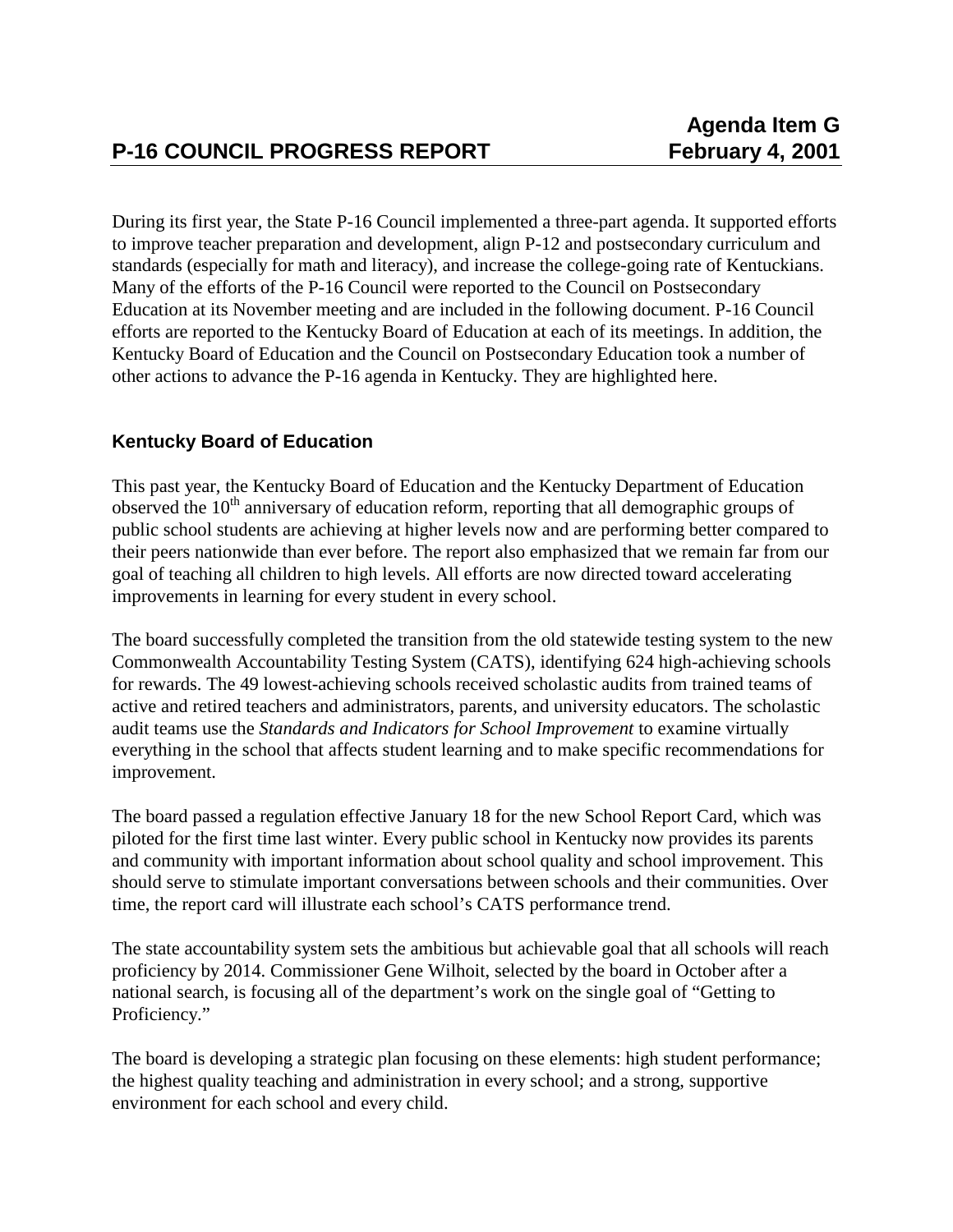The board and the department have identified three priorities: 1) closing the minority student achievement gap, so that every student, regardless of race, gender, geography, family income, or diverse learning need, is achieving at high levels; 2) improving literacy, so that every child leaves primary grades reading at or above grade level; and 3) reducing dropout rates, so that every student is connected in productive ways and has an opportunity to succeed in the school community.

Six school districts have volunteered to participate in a pilot program to close the minority student achievement gap. These districts will try strategies developed by the statewide Minority Student Achievement Task Force, which began meeting last March to develop specific recommendations for closing the gap. They will compare efforts and results in a virtual environment set up within the Kentucky Virtual High School program.

In October, the department began enactment of 702 KAR 1:150 (Employment of Retired Teachers in Critical Shortage Areas) and began disbursal of the Teachers' Professional Growth Fund (as part of Senate Bill 77) to address teacher quality. The board also gave special attention to the Southern Regional Education Board's High Schools That Work Program and noted its success in preparing students for postsecondary education.

The board approved a statement advocating the development of articulation agreements between secondary and postsecondary systems in Kentucky at its December meeting. (See CPE Agenda Item E-2.) It discussed the department's dropout prevention plan ("Persistence to Graduation") and directed department staff to focus attention on improving reading at all grade levels by adding a literacy component to the plan. The board also approved the intent to amend 704 KAR 7:130 (Minority Teacher Recruitment), regarding data collection to improve the recruitment, hiring, and retention of minority educators.

### **Council on Postsecondary Education**

At its September meeting, the Council on Postsecondary Education approved Northern Kentucky University to administer the first phase of the Early Mathematics Testing Program. It continues to work with NKU to assess various mathematics diagnostic examinations and to develop a Webbased test that tells high school sophomores and juniors what they need to learn for college. The council aims to reduce the need for remedial education in other areas.

In October and November, the council sponsored several conferences and workshops to address the P-16 agenda. October 12 and 13, Eastern Kentucky University hosted a meeting of deans of arts and sciences and of education to discuss the responsibility of the university as a whole for preparing P-12 teachers. Dr. Michael Baer of the American Council on Education and Dr. Daniel Fallon of the Carnegie Corporation were keynote speakers. Before this meeting, the chief academic officers of Kentucky's public and independent colleges and universities met jointly to develop a statewide approach to improve teacher education (see CPE Agenda Item D-1). The council sponsored a workshop November 6 to support a statewide strategy to improve and expand engineering education. The workshop focused, in part, on the development of cooperative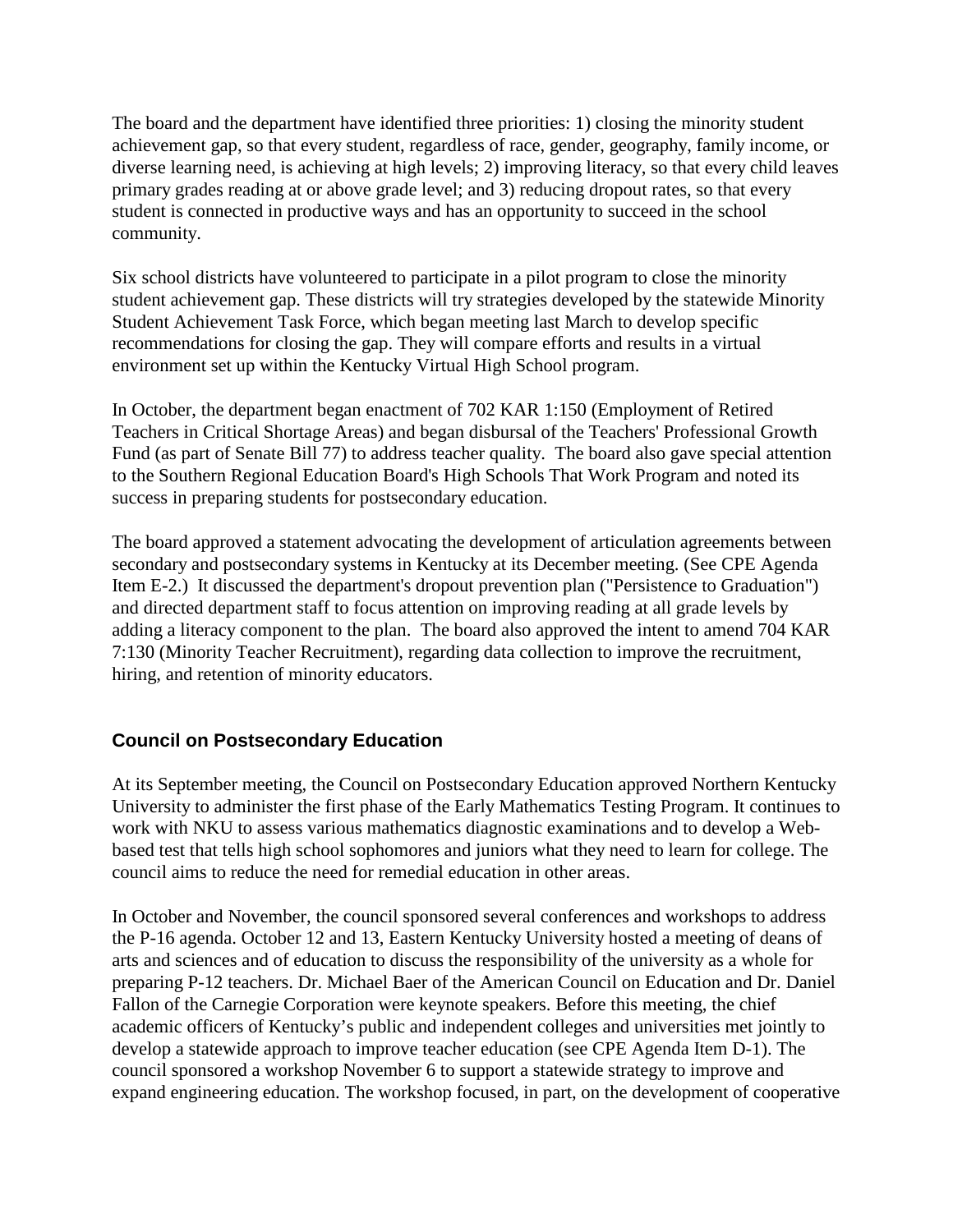programs among elementary, secondary, and postsecondary institutions to prepare more students for engineering careers. The workshop gave special attention to programs increasing the number of women and minorities entering engineering.

At its November meeting, the council approved a joint proposal from Eastern Kentucky University and Murray State University to administer the Center for Middle School Academic Achievement. The center will improve the subject knowledge and instructional practices of middle-school teachers by coordinating professional development programs, providing technical assistance, and disseminating information and research on effective teaching models. The council also awarded \$742,409 in federal Dwight D. Eisenhower grants to support 14 projects providing professional development opportunities for K-12 teachers in mathematics and the sciences. Following the council meeting, the presidents of the public universities met with members of the Prichard Committee for Academic Excellence and P-16 Council members to improve the high school senior year experience as a bridge to college. Dr. Janis Somerville of the National Association of System Heads moderated the discussion. Morehead State University, which hosted each of these meetings, also co-hosted the council's two-day conference on retention. Postsecondary faculty, administrators, and representatives from KDE shared information on programs to help students succeed in postsecondary education.

### **The Coming Year**

The P-16 Council is focused on two major policy initiatives for the coming year. These were developed in discussions facilitated by representatives from The Education Trust, a national leader in P-16 initiatives. First, the P-16 Council will focus on developing new local P-16 councils throughout the state and supporting the work of current P-16 councils and partnerships.

Second, the council is reviewing the pre-college curriculum and high school graduation requirements. The P-16 Council is considering these questions.

- Should Kentucky have a pre-college curriculum or should the same rigorous curriculum be required of all students to prepare them for postsecondary success?
- What would be required to implement one rigorous curriculum to prepare all Kentuckians for postsecondary education (demands on teachers, increased use of distance learning, higher costs, and need for facilities)?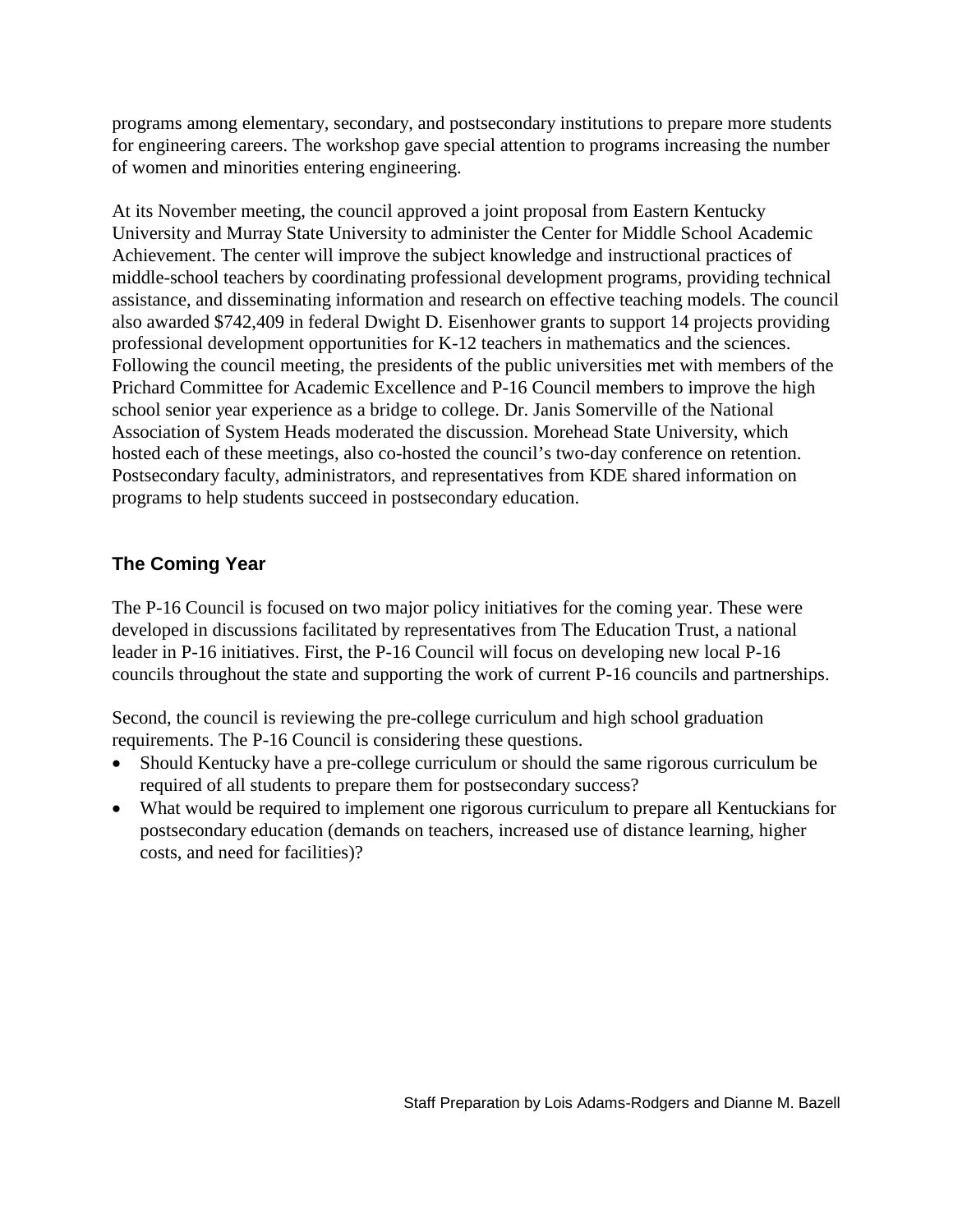#### **Key Indicators of Postsecondary Reform**

Throughout most of last year, the Council on Postsecondary Education staff has been developing measures to monitor progress toward postsecondary reform. In March 2000, the council informally endorsed the use of five questions to frame a brief set of key indicators:

- Are more Kentuckians ready for college?
- Are more students enrolling?
- Are students advancing through the system?
- Are Kentuckians prepared for life and work?
- Are Kentucky's communities and economy benefiting?

Each of these questions will have a brief set of performance indicators under it. The latest discussion draft follows as Attachment A.

The Council staff has been seeking advice about these proposed indicators from interested individuals and groups, including the P-16 Council, the Prichard Committee, the Kentucky Innovation Commission, community and business leaders, labor groups, faculty and students, legislative staff, and the governor's office.

Question 1 is at the heart of our P-16 efforts. The council seeks the advice of the State Board of Education on these indicators in particular.

Council action is planned for March 2001.

### **Key Indicators of Elementary and Secondary Reform**

KRS 158.6453(7) calls for the Kentucky Board of Education to promulgate a regulation to " . . . establish the components of a school report card that clearly communicate with parents and the public about school performance." The statute further specifies that a "school report card" be sent to the parents of students of the district and that a "district report card" be published in the newspaper with the largest circulation in the county. These cards are to report on student academic achievement, nonacademic achievement, and school learning environments, with these data being disaggregated by "... race, gender and disability, when appropriate."

Following extensive consultation with constituency groups and the accumulation of data during a year-long pilot of the report card project, final approval was given to 703 KAR 5:140, Requirements for School and District Report Cards, at the Kentucky Board of Education's August meeting. During the legislative review process, the Legislative Research Commission's staff raised several issues that had potential policy implications and, thus, the regulation came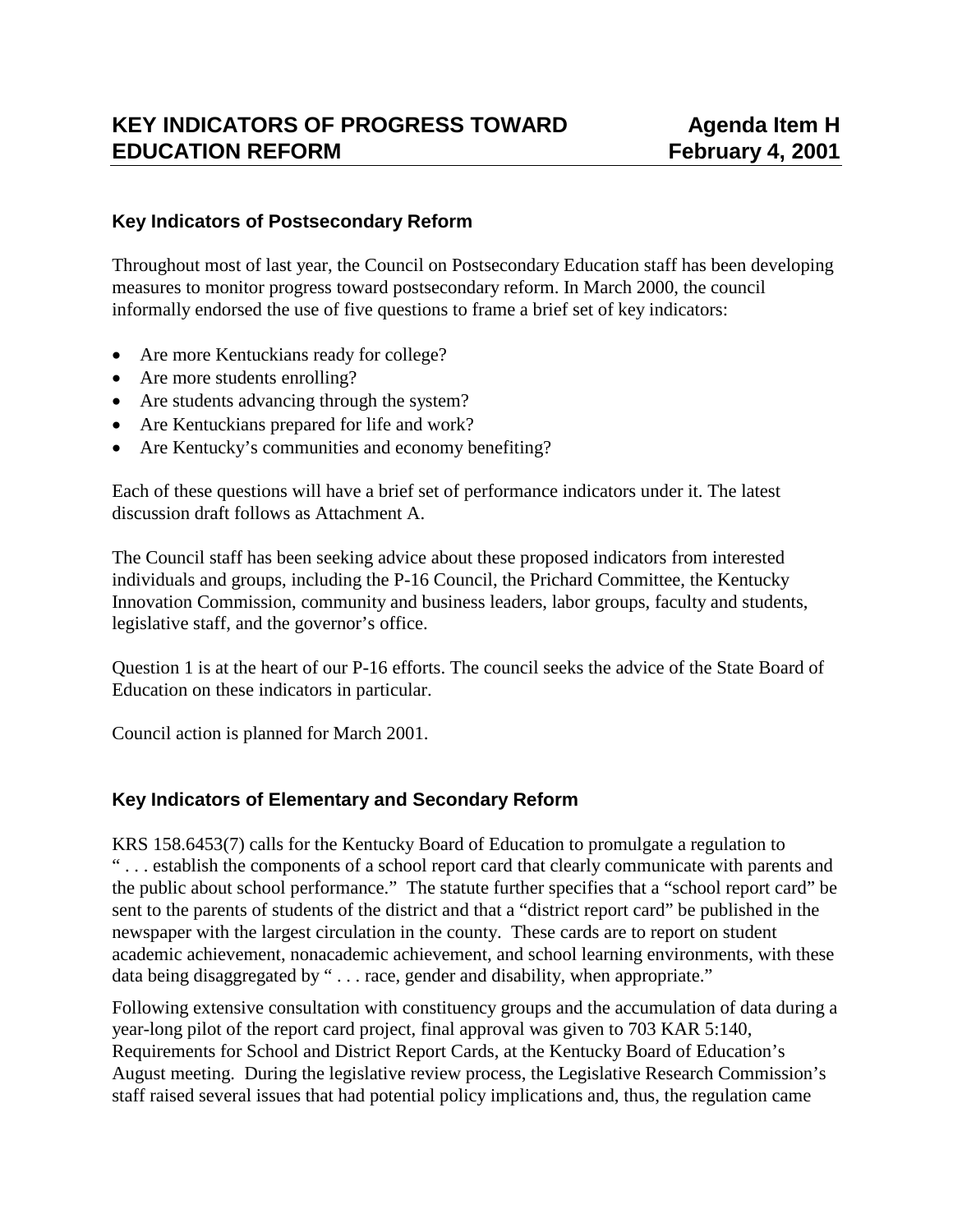back before the Kentucky Board of Education at its December meeting, where minor adjustments were made. The regulation then proceeded through the legislative review process and became effective January 18, 2001.

The regulation establishes four major components of the school report card: a report card (base) to be sent to all parents and guardians of district students, a district report card (base) to be published in the newspaper with the largest paid circulation in each county, and the school and district cards (expanded) to be available in school and district offices. A sample school report card of the type that parents and guardians receive is attached.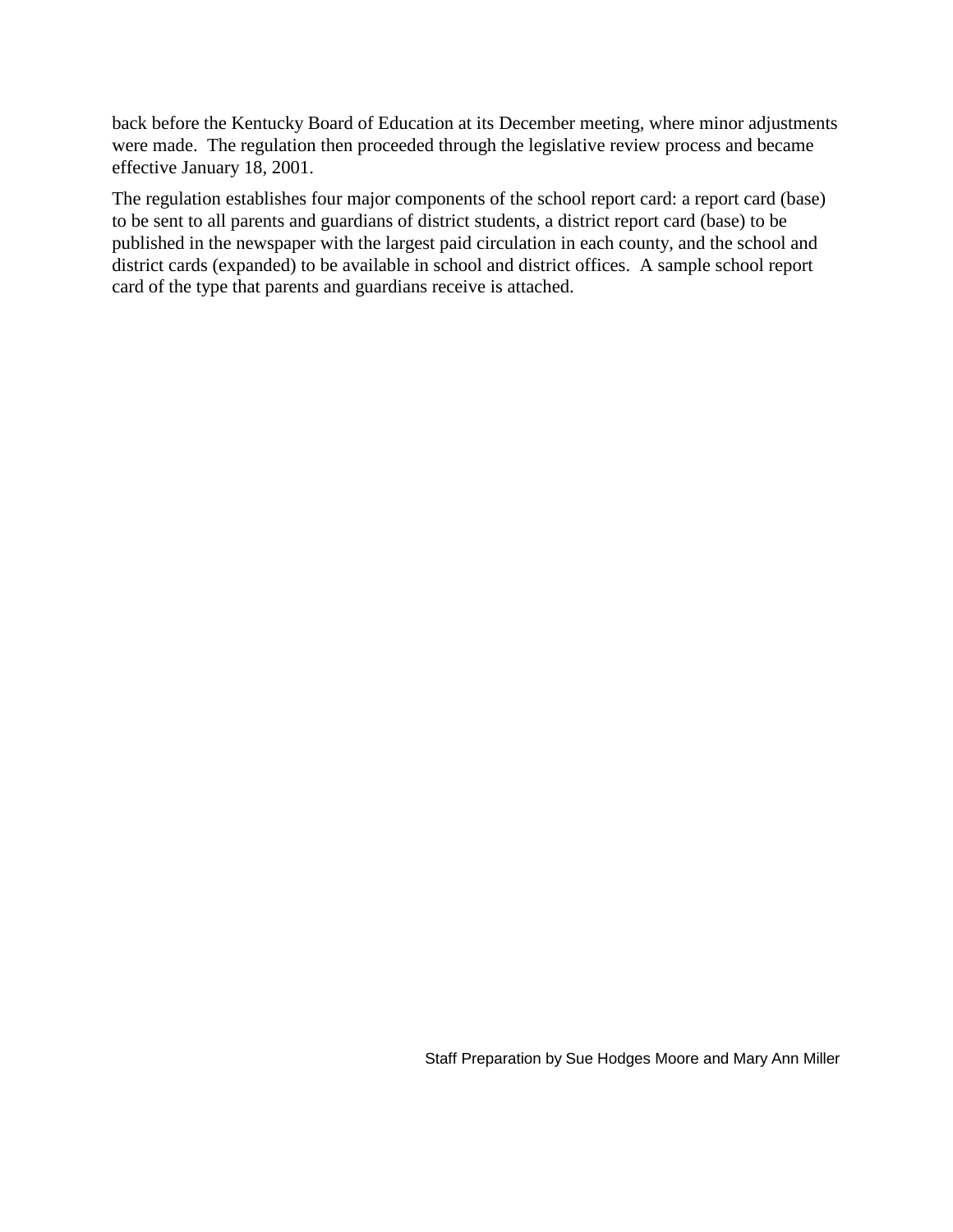# **Key Indicators of Progress toward Reform**

### **1. Are more Kentuckians ready for college?**

|                                                                                |                      | When Will Goals   |
|--------------------------------------------------------------------------------|----------------------|-------------------|
| Indicator/Measure                                                              | Level of Measurement | Be Set?           |
| <b>Preparation of Adults</b>                                                   |                      |                   |
| 1. Percentage of adults at literacy levels one and two                         | Statewide            | March 2001        |
| 2. Percentage of adults with less than high school diploma or GED              | Statewide            | <b>March 2001</b> |
| Preparation of Recent High School Graduates                                    |                      |                   |
| 3. Average ACT scores of high school graduates                                 | Statewide            | <b>March 2001</b> |
| 4. Percentage of high school graduates taking the ACT                          | Statewide            | <b>March 2001</b> |
| 5. High school test scores                                                     | Statewide            | Fall 2001         |
| 6. Number of college-level courses per 1,000 HS juniors and seniors            | Statewide            | <b>March 2001</b> |
| 7. Percentage of high school students completing the ACT core coursework       | Statewide            | <b>March 2001</b> |
| Affordability (Family Ability to Pay)                                          |                      |                   |
| 8. Percentage of income needed to pay for college expenses minus financial aid | Statewide            | March 2001        |

# **2. Are more students enrolling?**

|                                                                                              |                          | When Will Goals                                                                                                     |
|----------------------------------------------------------------------------------------------|--------------------------|---------------------------------------------------------------------------------------------------------------------|
| Indicator/Measure                                                                            | Level of Measurement     | Be Set?                                                                                                             |
| <b>Postsecondary Enrollment</b>                                                              |                          |                                                                                                                     |
| 1. Number of undergraduates                                                                  | Statewide, Institutional | Action Agenda, Fall 1999: Revised by<br>Spring/Summer 2001                                                          |
| 2. Number of graduates/professionals                                                         | Universities             | UK and UofL - Action Agenda, Fall 1999:<br>Revised by Spring/Summer 2001<br>Comp. Universities - Spring/Summer 2001 |
| 3. Enrollments in KYVU credit courses                                                        | Statewide                | <b>March 2001</b>                                                                                                   |
| 4. Number of "new students" enrolled in KYVU credit courses                                  | Statewide                | March 2001                                                                                                          |
| <b>College Participation</b>                                                                 |                          |                                                                                                                     |
| 5. Percentage of the adult population enrolled in KY colleges                                | Statewide                | <b>March 2001</b>                                                                                                   |
| 6. Percentage of the adult population enrolled in KY colleges from target counties           | Statewide                | <b>March 2001</b>                                                                                                   |
| College-Going                                                                                |                          |                                                                                                                     |
| 7. Percentage of students attending college directly out of high school                      | Statewide                | Action Agenda, Fall 1999                                                                                            |
| 8. Percentage of students attending college directly out of high school from target counties | Statewide                | <b>March 2001</b>                                                                                                   |
| 9. College-going rates of GED completers within two years                                    | Statewide                | <b>March 2001</b>                                                                                                   |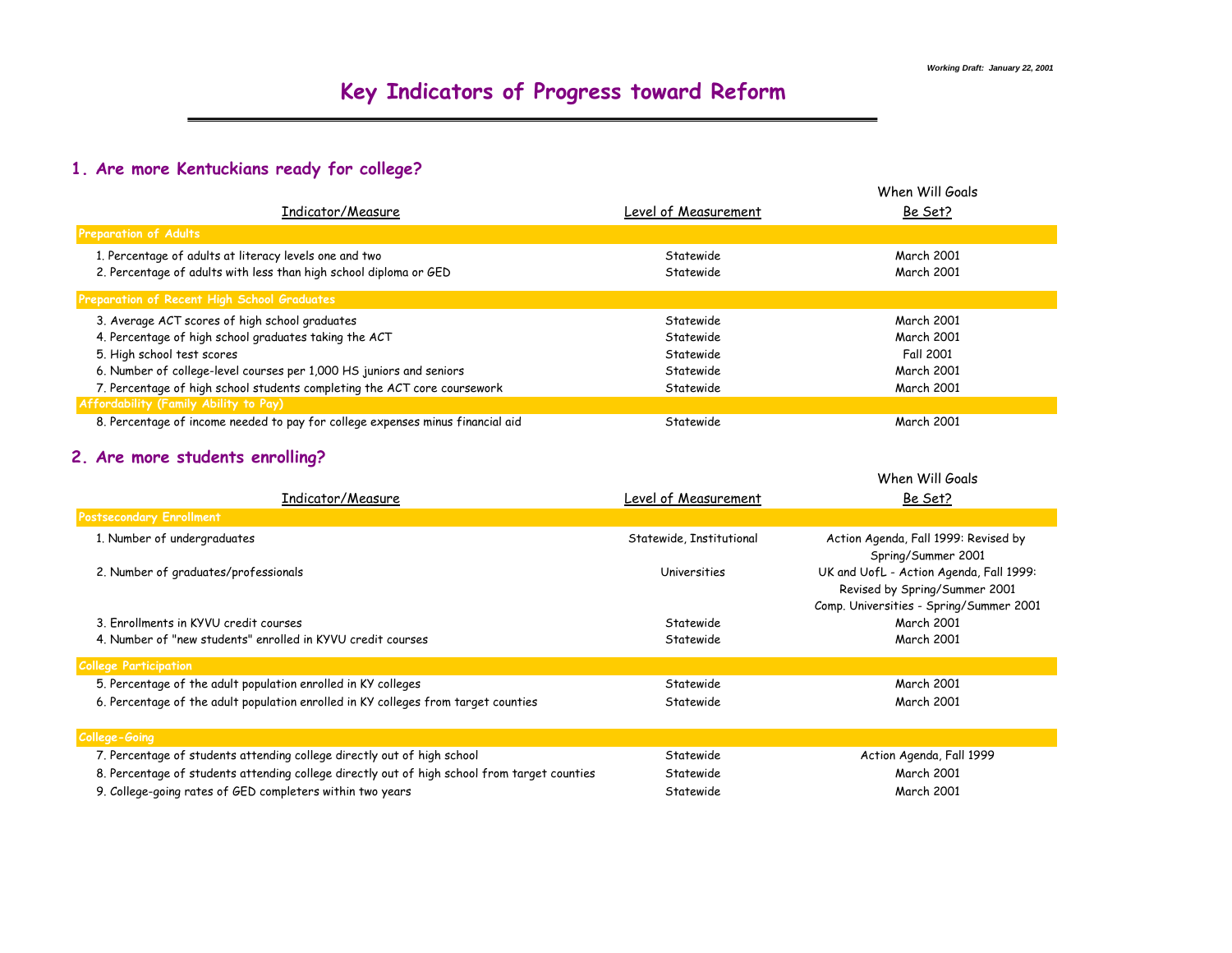# **3. Are more students advancing through the system?**

|                                                                                                                                             |                                                     | When Will Goals                                           |
|---------------------------------------------------------------------------------------------------------------------------------------------|-----------------------------------------------------|-----------------------------------------------------------|
| Indicator/Measure                                                                                                                           | Level of Measurement                                | Be Set?                                                   |
| Persistence                                                                                                                                 |                                                     |                                                           |
| 1. One-year retention rates of first-time freshmen                                                                                          | Systemwide/Institutional                            | Action Agenda, Fall 1999<br>Revised by Spring/Summer 2001 |
| 2. One-year retention rates of underprepared students                                                                                       | <b>Institutional</b>                                | Fall 2001                                                 |
| 3. Number of community and technical college transfers                                                                                      | <b>KCTCS/LCC</b>                                    | March 2001                                                |
| 4. Average number of credit hours transferred                                                                                               | <b>KCTCS/LCC</b>                                    | <b>March 2001</b>                                         |
| 5. One-year persistence rates of associate, diploma, and certificate students                                                               | <b>KCTCS</b>                                        | <b>March 2001</b>                                         |
| 6. One-year persistence rate                                                                                                                | Systemwide                                          | <b>March 2001</b>                                         |
| <b>Completion and Graduation</b>                                                                                                            |                                                     |                                                           |
| 7. Credentials awarded by level                                                                                                             | Statewide                                           | <b>March 2001</b>                                         |
| 8. Six-year graduation rates of bachelor's degree students                                                                                  | Universities                                        | Action Agenda, Fall 1999<br>Revised by Spring/Summer 2001 |
| 9. Five-year graduation rates for community college transfers                                                                               | Universities                                        | Spring/Summer 2001                                        |
| 4. Are we preparing Kentuckians for life and work?                                                                                          |                                                     |                                                           |
|                                                                                                                                             |                                                     | When Will Goals                                           |
| Indicator/Measure                                                                                                                           | Level of Measurement                                | Be Set?                                                   |
| Undergraduate Student Experience                                                                                                            |                                                     |                                                           |
| 1. Selected indicators from the National Survey of Student Engagement (NSSE)                                                                | Systemwide/Universities                             | Fall 2001                                                 |
| <b>Alumni Satisfaction</b>                                                                                                                  |                                                     |                                                           |
| 2. Undergraduate alumni survey results                                                                                                      | Systemwide/Institutional                            | Fall 2001                                                 |
| 3. Graduate alumni survey results                                                                                                           | Systemwide/Universities                             | Fall 2001                                                 |
| <b>Civic Engagement</b>                                                                                                                     |                                                     |                                                           |
| 4. Selected indicators from the undergraduate alumni survey<br>5. Selected indicators from the National Survey of Student Engagement (NSSE) | Systemwide/Institutional<br>Systemwide/Universities | Fall 2001<br>Fall 2001                                    |

| <b>Knowledge and Skills</b>  |               |            |
|------------------------------|---------------|------------|
| Teacher Preparation Programs | Universities  | Fall 2001  |
| . Foundational skills        | Enstitutional | <b>TBL</b> |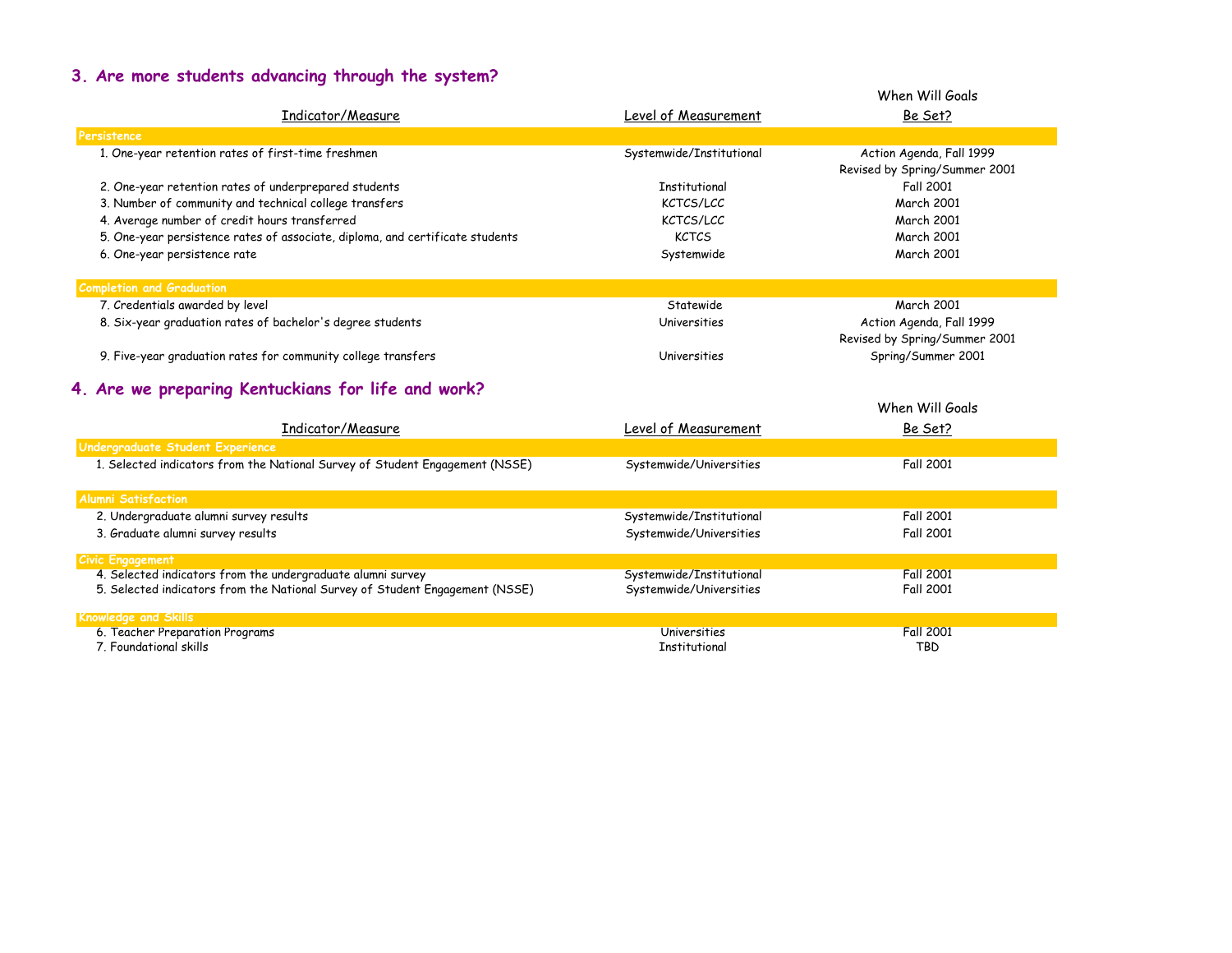### **5. Are Kentucky's communities and economy benefiting?**

| <b>Employment of Graduates</b><br>1. College graduates working in Kentucky - by level<br>Fall 2001<br>Statewide<br>2. The percentage of out-of-state college students who stay in Kentucky after graduation<br>Fall 2001<br>Statewide<br><b>Employer and Community Satisfaction</b><br>3. Employer & Community Survey - satisfaction with KY graduates and completers<br>Systemwide/Regional<br>Fall 2001<br>4. Employer & Community Survey - satisfaction with postsecondary institution's support<br>Systemwide/Regional<br>Fall 2001<br><b>Research and Development</b><br>5. Total research and development expenditures per full-time faculty<br>UK/UofL<br>March 2001<br>6. Federal research and development expenditures per full-time faculty<br>UK/UofL<br><b>March 2001</b><br>7. Number of licenses that yield income<br>March 2001<br>UK/UofL<br>8. Business Start-ups/Incubated Businesses<br>UK/UofL<br><b>March 2001</b> |                                   |                      | When Will Goals |
|-----------------------------------------------------------------------------------------------------------------------------------------------------------------------------------------------------------------------------------------------------------------------------------------------------------------------------------------------------------------------------------------------------------------------------------------------------------------------------------------------------------------------------------------------------------------------------------------------------------------------------------------------------------------------------------------------------------------------------------------------------------------------------------------------------------------------------------------------------------------------------------------------------------------------------------------|-----------------------------------|----------------------|-----------------|
|                                                                                                                                                                                                                                                                                                                                                                                                                                                                                                                                                                                                                                                                                                                                                                                                                                                                                                                                         | Indicator/Measure                 | Level of Measurement | Be Set?         |
|                                                                                                                                                                                                                                                                                                                                                                                                                                                                                                                                                                                                                                                                                                                                                                                                                                                                                                                                         |                                   |                      |                 |
|                                                                                                                                                                                                                                                                                                                                                                                                                                                                                                                                                                                                                                                                                                                                                                                                                                                                                                                                         |                                   |                      |                 |
|                                                                                                                                                                                                                                                                                                                                                                                                                                                                                                                                                                                                                                                                                                                                                                                                                                                                                                                                         |                                   |                      |                 |
|                                                                                                                                                                                                                                                                                                                                                                                                                                                                                                                                                                                                                                                                                                                                                                                                                                                                                                                                         |                                   |                      |                 |
|                                                                                                                                                                                                                                                                                                                                                                                                                                                                                                                                                                                                                                                                                                                                                                                                                                                                                                                                         |                                   |                      |                 |
|                                                                                                                                                                                                                                                                                                                                                                                                                                                                                                                                                                                                                                                                                                                                                                                                                                                                                                                                         |                                   |                      |                 |
|                                                                                                                                                                                                                                                                                                                                                                                                                                                                                                                                                                                                                                                                                                                                                                                                                                                                                                                                         |                                   |                      |                 |
|                                                                                                                                                                                                                                                                                                                                                                                                                                                                                                                                                                                                                                                                                                                                                                                                                                                                                                                                         |                                   |                      |                 |
|                                                                                                                                                                                                                                                                                                                                                                                                                                                                                                                                                                                                                                                                                                                                                                                                                                                                                                                                         |                                   |                      |                 |
|                                                                                                                                                                                                                                                                                                                                                                                                                                                                                                                                                                                                                                                                                                                                                                                                                                                                                                                                         |                                   |                      |                 |
|                                                                                                                                                                                                                                                                                                                                                                                                                                                                                                                                                                                                                                                                                                                                                                                                                                                                                                                                         |                                   |                      |                 |
|                                                                                                                                                                                                                                                                                                                                                                                                                                                                                                                                                                                                                                                                                                                                                                                                                                                                                                                                         | 9. Productivity of research space | UK/UofL              | Fall 2001       |